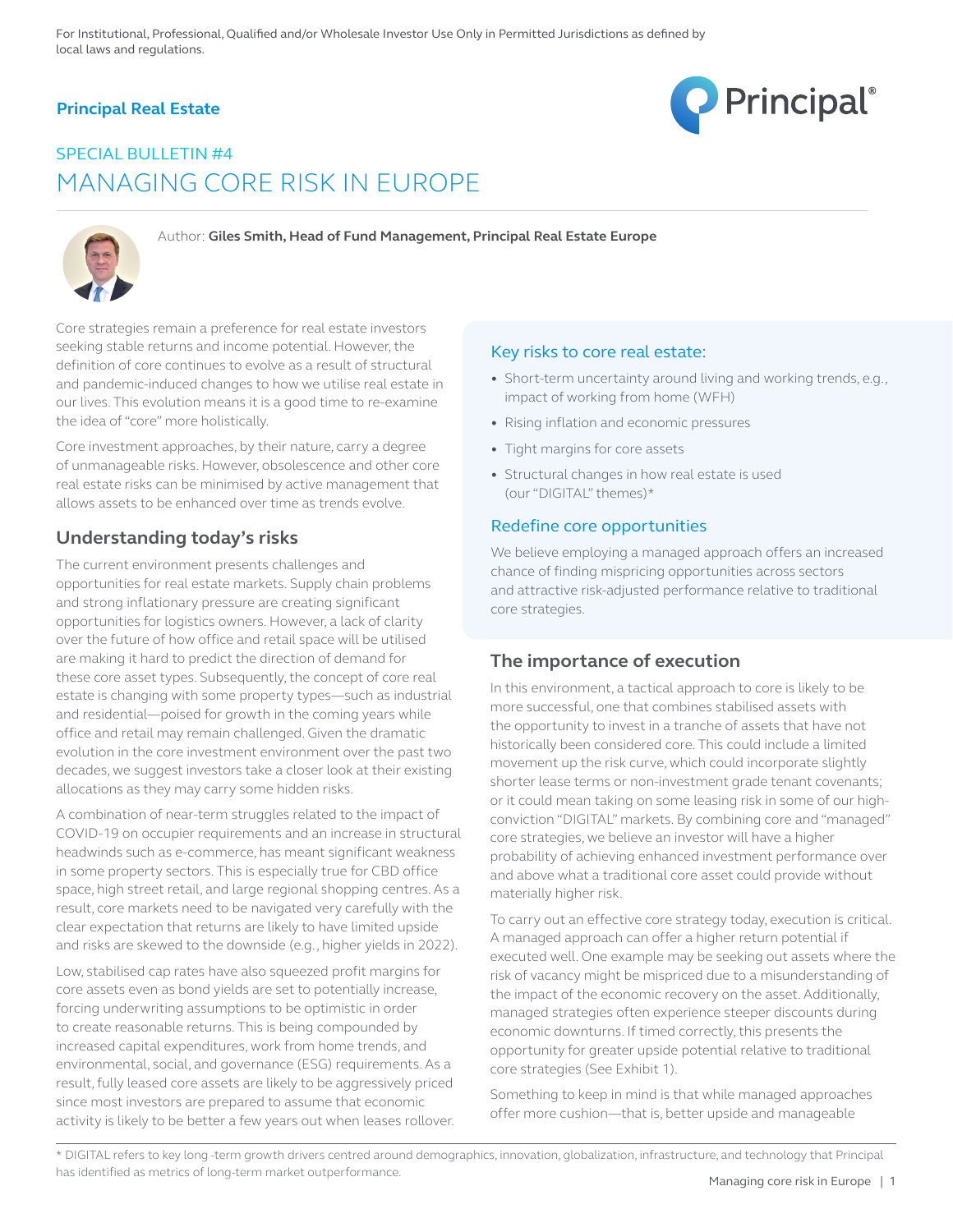#### **Value-add offers growth during economic recovery**

Capital growth by strategy | Index  $Q42000 = 100$ 



Source: INREV, Q2 2021.

*Blue shading represents periods of recession*

downside risks—core assets should not be assumed to be less risky than other real estate assets simply because they are wellleased. These properties could deliver less-than-ideal returns because of a limited ability to absorb higher yields. To that end, it's important to remember that managed approaches are not necessarily lower risk strategies but provide opportunities where the risk/reward tradeoff is attractive. Additionally, leverage has a greater potential to amplify downside risks, so investors should use it accordingly.

### **Redefining core opportunities**

Managed core opportunities provide an expanded investment opportunity set that can include some of the fastest growing traditional and non-traditional property types. This may be a new way to re-frame core investing.

We believe employing a managed approach offers an increased chance of finding mispricing opportunities across sectors and attractive risk-adjusted performance relative to traditional core strategies.

The pandemic's impact will remain a fixture of real estate markets for the foreseeable future and longer-term structural changes will continue to shape the real estate investment landscape. The changes we have seen in demand drivers will persist even as COVID-19 becomes less of a public health and economic threat. Regardless of these short- and long-term uncertainties, taking a managed approach to core investing can help ensure that opportunities continue to be uncovered in every corner of these dynamic markets.



For more information on **Principal Real Estate's capabilities** in the European core space, visit **principalreeurope.com**.